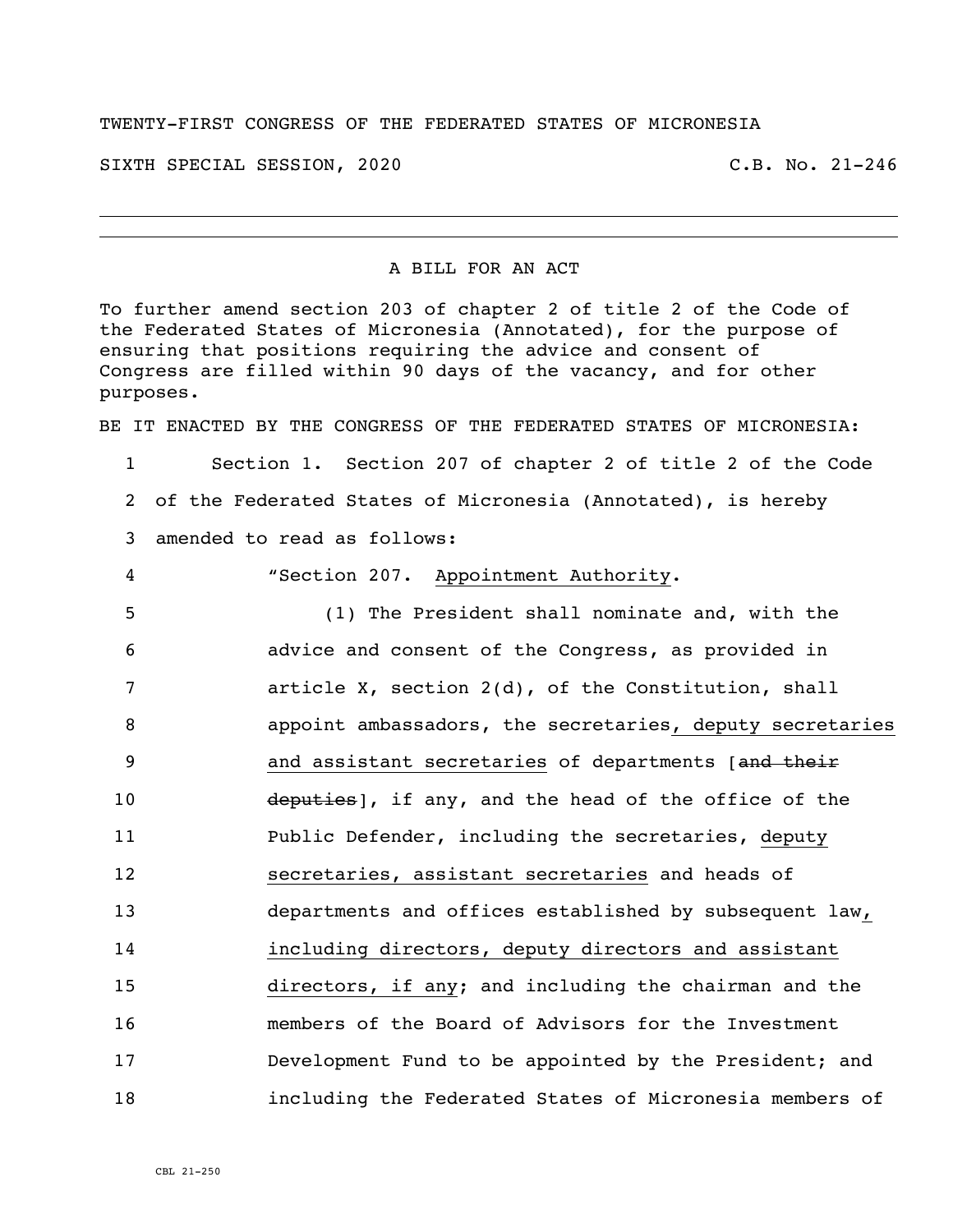C.B. No. 21-246

1 the Board of Regents of the College of Micronesia; and including the Federated States of Micronesia's consul generals and the deputy chiefs of mission of the various embassies and diplomatic missions. (a) The President shall nominate a candidate for any of the positions listed in this subsection (1) within 90 days of the occurrence of a vacancy. (b) Any positions listed in this subsection (1) that are currently vacant shall be filled within 60 days 10 of this bill becoming law. (c) No one shall be appointed in an 'acting' role for any of the positions listed in this subsection (1) 13 for longer than 120 days." (2) The President or his or her designee may appoint officers and employees not included in this subsection (1) of this section, without the advice and consent of the Congress; provided that such appointments are not inconsistent with the provisions of this chapter or other laws of the Federated States of Micronesia. (3) Any nomination submitted to Congress which is not acted upon within two consecutive sessions of Congress, not including the session in which Congress first receives the nomination, or 30 days, whichever occurs later in time, shall be deemed rejected. A nomination submitted when Congress is not in session

of 4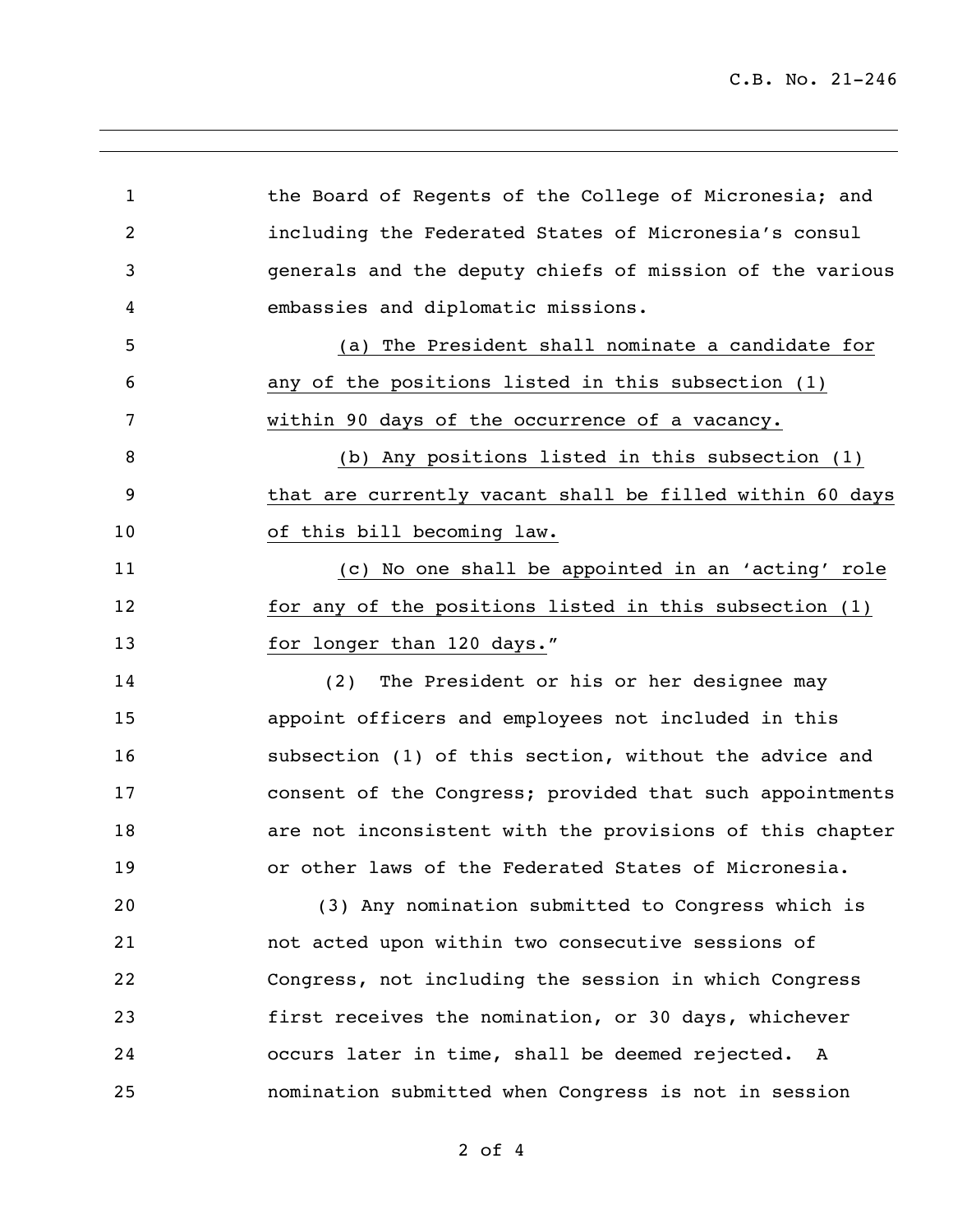C.B. No. 21-246

 shall, for the purposes of this section, be deemed to have been received on the first day of the following session. The President shall not resubmit the nomination of any person to the Congress for its action if the same Congress shall have previously rejected such nomination, unless the Congress shall by resolution authorize such resubmission.

 (4) With the exception of the Chief Justice and Associate Justices of the Supreme Court, the Public Auditor, members of boards, commissions, and other entities with fixed terms, a public official whose appointment is subject to the advice and consent of the Congress shall submit his or her resignation no later 14 than 90 days after the President of the Federated States of Micronesia takes the oath of office, or at the time a new nominee for such position is confirmed by the Congress, whichever is earlier. The President may renominate the same public official for the same position subject to the advice and consent of the Congress."

- 
- 
- 
- 
-